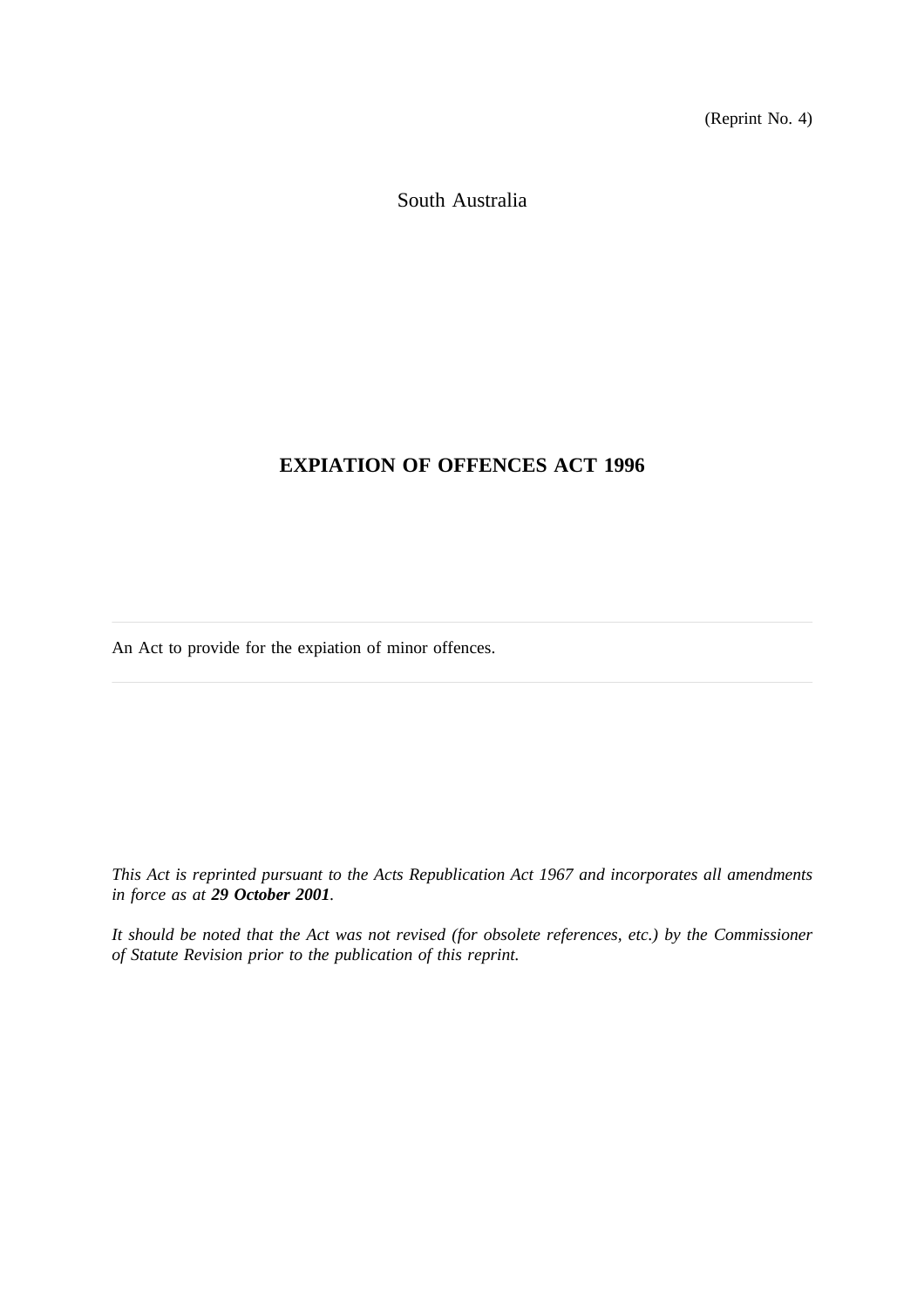## **EXPIATION OF OFFENCES ACT 1996**

being

Expiation of Offences Act 1996 No. 27 of 1996 [Assented to 2 May 1996]<sup>1</sup>

as amended by

Statutes Amendment (Fine Enforcement) Act 1998 No. 60 of 1998 [Assented to 3 September 1998]<sup>2</sup> Motor Vehicles (Miscellaneous) Amendment Act 1999 No. 52 of 1999 [Assented to 12 August 1999]<sup>3</sup> Statutes Amendment and Repeal (Attorney-General's Portfolio) Act 2000 No. 57 of 2000 [Assented to 20 July 2000]<sup>4</sup>

**Expiation of Offences (Trifling Offences) Amendment Act 2001 No. 11 of 2001 [Assented to 12 April 2001]5**

- <sup>2</sup> Part 6 (ss. 31-38) came into operation 6 March 2000: *Gaz*. 18 November 1999, p. 2358.<br>Section 95 came into operation 17 June 2001: *Gaz*. 7 June 2001, p. 2144
- <sup>3</sup> Section 95 came into operation 17 June 2001: *Gaz.* 7 June 2001, p. 2144.
- <sup>4</sup> Part 12 (ss. 26 & 27) came into operation 1 October 2000: *Gaz*. 28 September 2000, p. 2221.<br> **6** Came into operation 29 October 2001: *Gaz*, 25 October 2001, p. 4686
- **<sup>5</sup> Came into operation 29 October 2001:** *Gaz***. 25 October 2001, p. 4686.**

#### *NOTE:*

- $\overline{\phantom{a}}$ *Asterisks indicate repeal or deletion of text.*
- *Entries appearing in bold type indicate the amendments incorporated since the last reprint.*
- *For the legislative history of the Act see Appendix.*

<sup>&</sup>lt;sup>1</sup> Came into operation 3 February 1997: *Gaz*. 19 December 1996, p. 1922.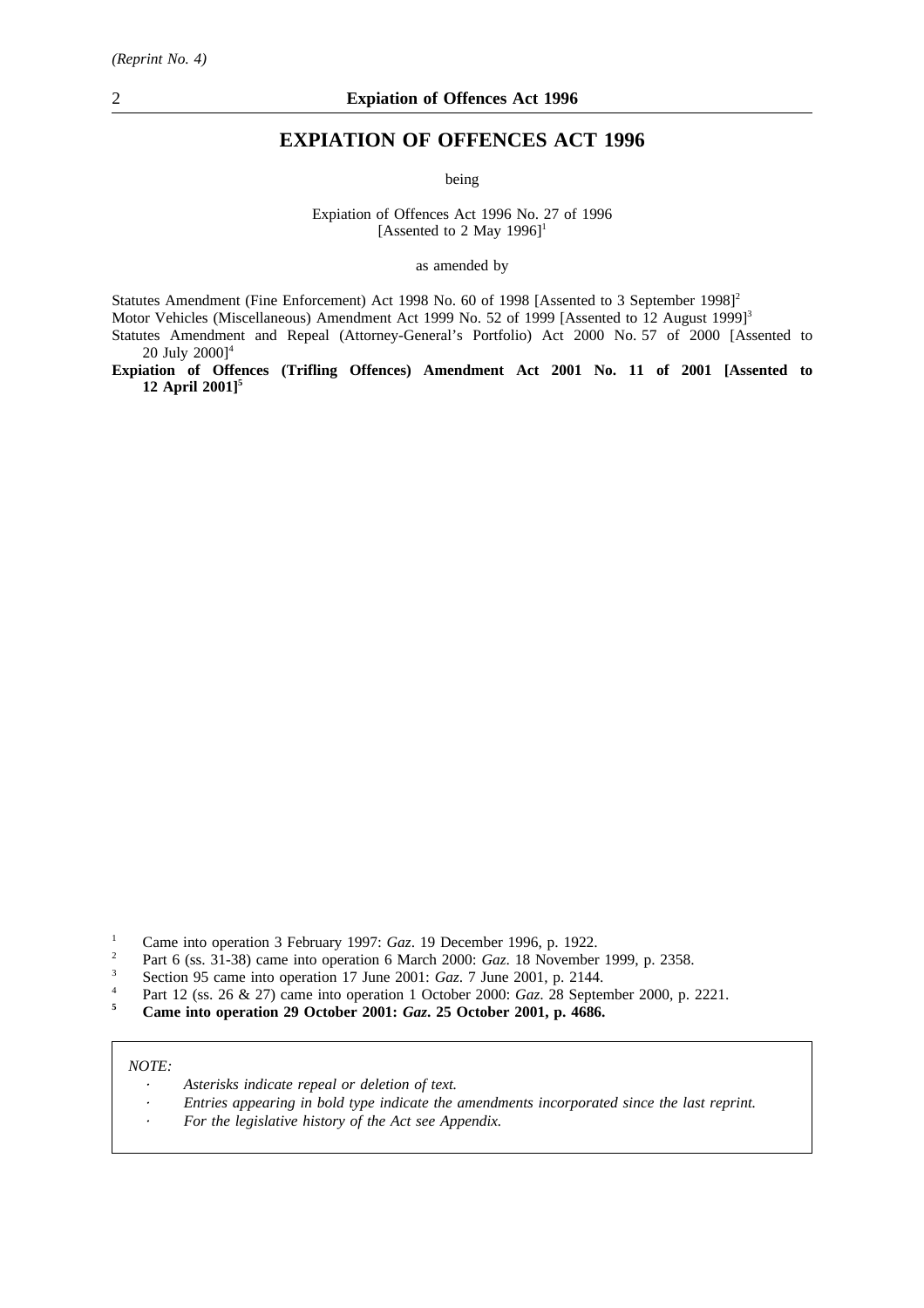# **SUMMARY OF PROVISIONS**

| 1.                         | Short title                                                      |  |  |
|----------------------------|------------------------------------------------------------------|--|--|
| 2.                         | Commencement                                                     |  |  |
| 3.                         | Application of Act                                               |  |  |
| 4.                         | Interpretation                                                   |  |  |
| 5.                         | Certain offences may be expiated                                 |  |  |
| 6.                         | Expiation notices                                                |  |  |
| 7.                         | Payment by card                                                  |  |  |
| 8.                         | Alleged offender may elect to be prosecuted                      |  |  |
| 8A.                        | Review of notices on ground that offence is trifling             |  |  |
| 9.                         | Options in cases of hardship                                     |  |  |
| 10.                        | Review of cancellation of order for relief                       |  |  |
| 11.                        | Expiation reminder notices                                       |  |  |
| 12.                        | Late payment                                                     |  |  |
| 13.                        | Enforcement procedures                                           |  |  |
| 14.                        | Enforcement orders are not subject to appeal but may be reviewed |  |  |
| 15.                        | Effect of expiation                                              |  |  |
| 16.                        | Withdrawal of expiation notices                                  |  |  |
| 17.                        | Application of payments                                          |  |  |
| 18.                        | Giving of certain notices and certificates                       |  |  |
| 18A.                       | Exercise of Registrar's powers                                   |  |  |
| 18B.                       | Certain decisions not reviewable by a court                      |  |  |
| 19.                        | Non-derogation                                                   |  |  |
| 20.                        | Regulations                                                      |  |  |
|                            | <b>APPENDIX</b>                                                  |  |  |
| <b>LEGISLATIVE HISTORY</b> |                                                                  |  |  |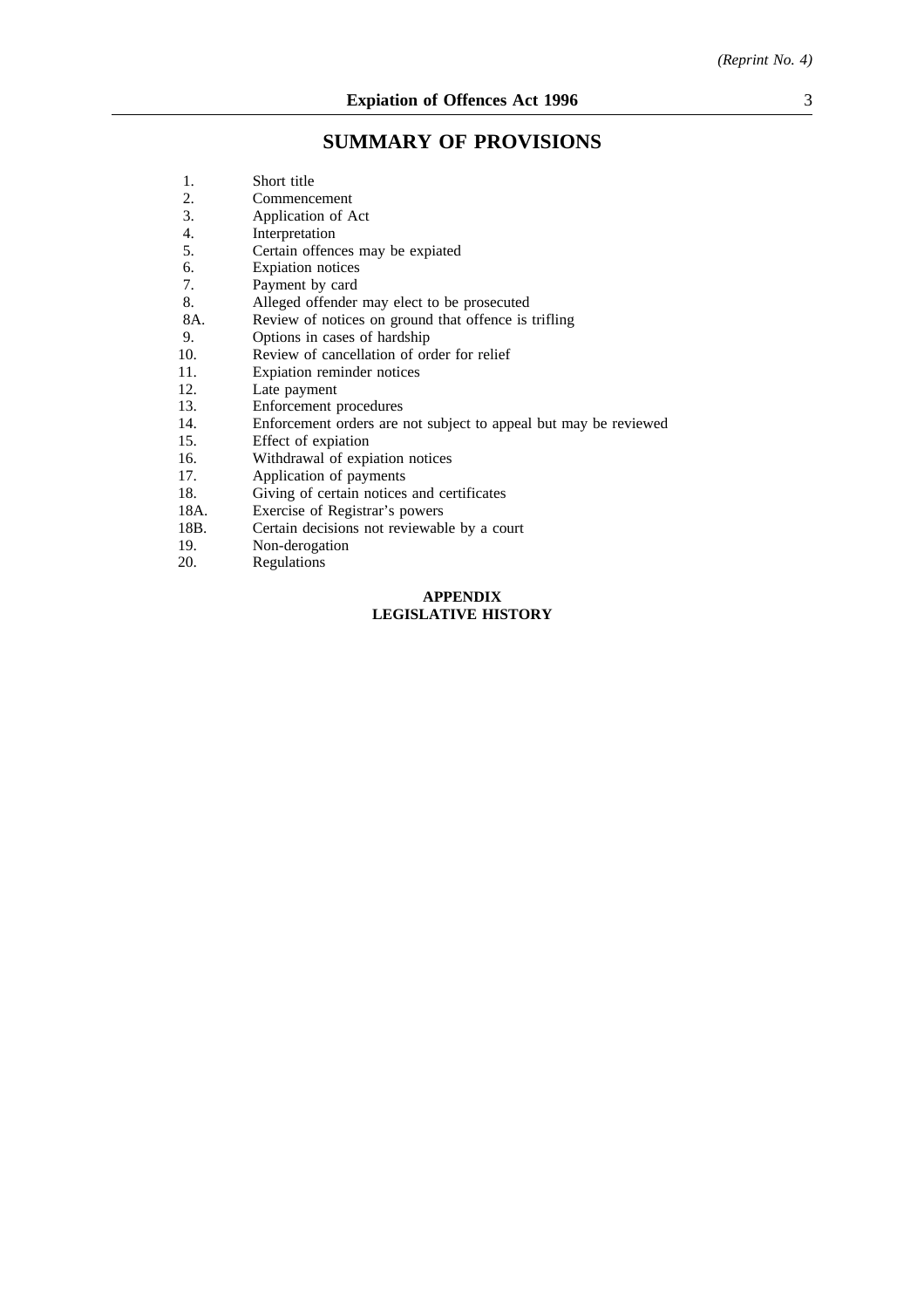## **The Parliament of South Australia enacts as follows:**

## **Short title**

**1.** This Act may be cited as the *Expiation of Offences Act 1996*.

## **Commencement**

**2.** This Act will come into operation on a day to be fixed by proclamation.

## **Application of Act**

**3.** (1) This Act applies only in relation to an expiation notice issued after the commencement of this Act.

(2) The provisions of this Act relating to trifling offences do not apply to offences of a class prescribed by regulation.

## **Interpretation**

**4.** (1) In this Act, unless the contrary intention appears—

"**child**", in relation to an offence, means a person who was under the age of 16 years at the time the offence is alleged to have been committed;

"**council**" means a council established under the *Local Government Act 1934* and includes a controlling authority established under that Act;

"**Court**" means—

- *(a)* in relation to an expiation notice issued to a person who was under the age of 18 years at the time of the alleged offence—the Youth Court;
- *(b)* in relation to any other expiation notice—the Magistrates Court;

"**expiation period**" means the period specified in an expiation notice for payment of the expiation fee;

"**issuing authority**" means—

- *(a)* if an expiation notice is given by a member of the police force—the Commissioner of Police;
- *(b)* in any other case—the Minister, statutory authority or council on whose behalf an expiation notice is given;

"**the Manager, Penalty Management**" means the person holding or acting in the office of Manager, Penalty Management under the *Magistrates Court Act 1991*;

"**Registrar**" means—

- *(a)* in relation to an expiation notice issued to a person who was under the age of 18 years at the time of the alleged offence—Registrar of the Youth Court;
- *(b)* in relation to any other expiation notice—Registrar as defined in the *Magistrates Court Act 1991*.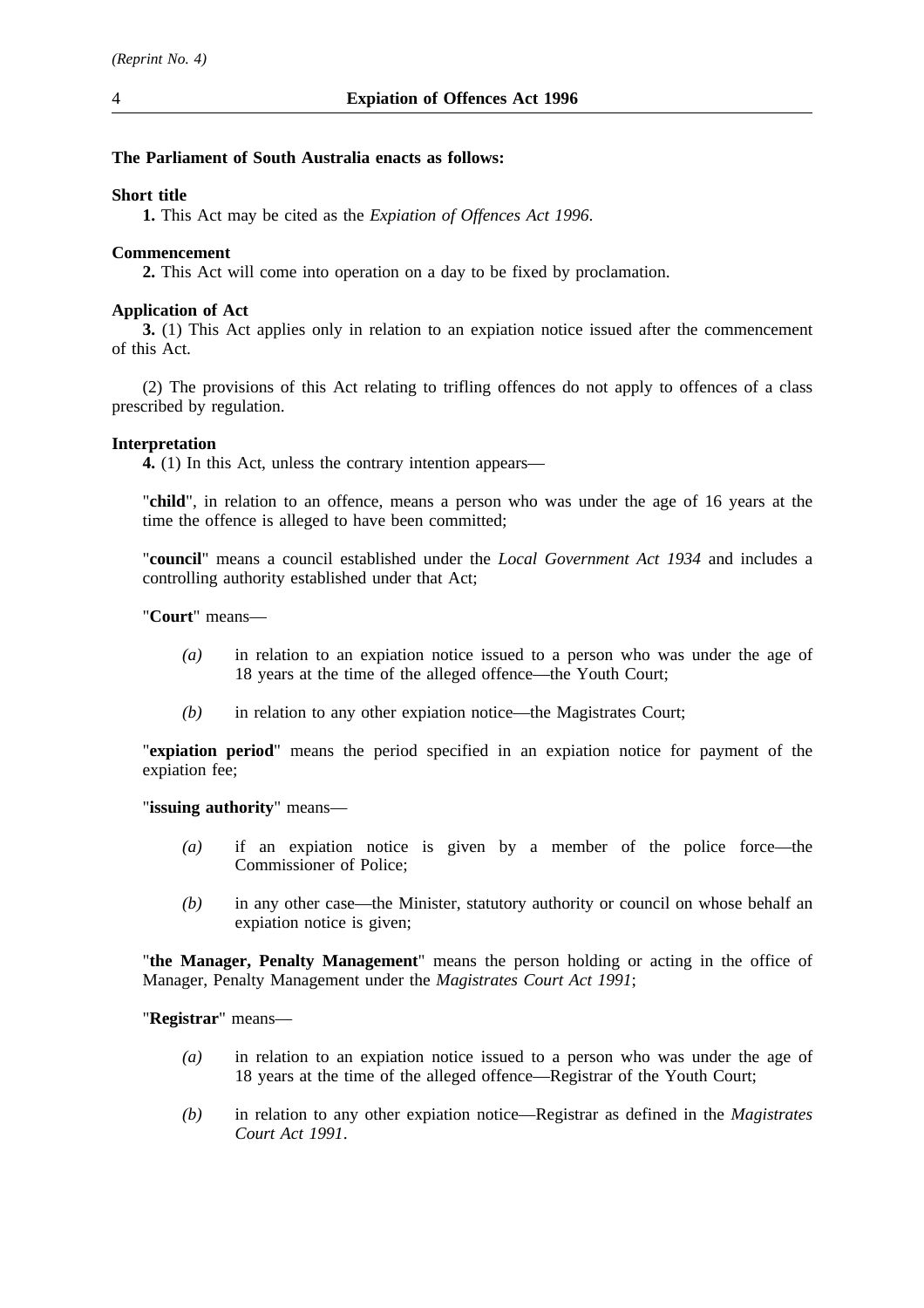(2) An alleged offence will, for the purposes of this Act, be regarded as trifling if, and only if, the circumstances surrounding the commission of the offence were such that the alleged offender ought to be excused from being given an expiation notice on the ground that—

- *(a)* there were compelling humanitarian or safety reasons for the conduct that allegedly constituted the offence; or
- *(b)* the alleged offender could not, in all the circumstances, reasonably have averted committing the offence; or
- *(c)* the conduct allegedly constituting the offence was merely a technical, trivial or petty instance of a breach of the relevant enactment.

#### **Certain offences may be expiated**

**5.** (1) If an expiation fee is fixed by or under an Act, regulation or by-law in respect of an offence, an expiation notice may be given under this Act to a person alleged to have committed the offence and the alleged offence may accordingly be expiated in accordance with this Act.

*[Note: The Criminal Injuries Compensation Act 1978 s. 13(5) provides that an offence is not expiated until the levy imposed by that Act is paid.]*

(2) Subsection (1) applies in relation to offences committed before or after the commencement of this Act.

(3) Subject to subsection (4), a power under an Act to impose a penalty for the contravention of a regulation or by-law will be taken to include the power—

- *(a)* to provide that an alleged offence against the regulation or by-law may be expiated in accordance with this Act; and
- *(b)* to fix for that purpose an expiation fee not exceeding—
	- (i) if the maximum fine prescribed for the offence is expressed as a divisional fine—a divisional expiation fee of the same division; or
	- (ii) in any other case—
		- (A) \$315; or
		- (B) 25% of the maximum fine prescribed for the offence,

whichever is the lesser.

(4) An offence against a regulation or by-law that is an offence involving violence is not and cannot be, despite subsection (3) or the provisions of any other Act, an expiable offence.

*[Note: Various other Acts (e.g., the Controlled Substances Act 1984) provide that certain offences may be expiated in accordance with this Act.*

> *Section 28A of the Acts Interpretation Act 1915 sets out a scale of divisional expiation fees for use when an expiation fee is expressed as a divisional fee (i.e., not in dollars).]*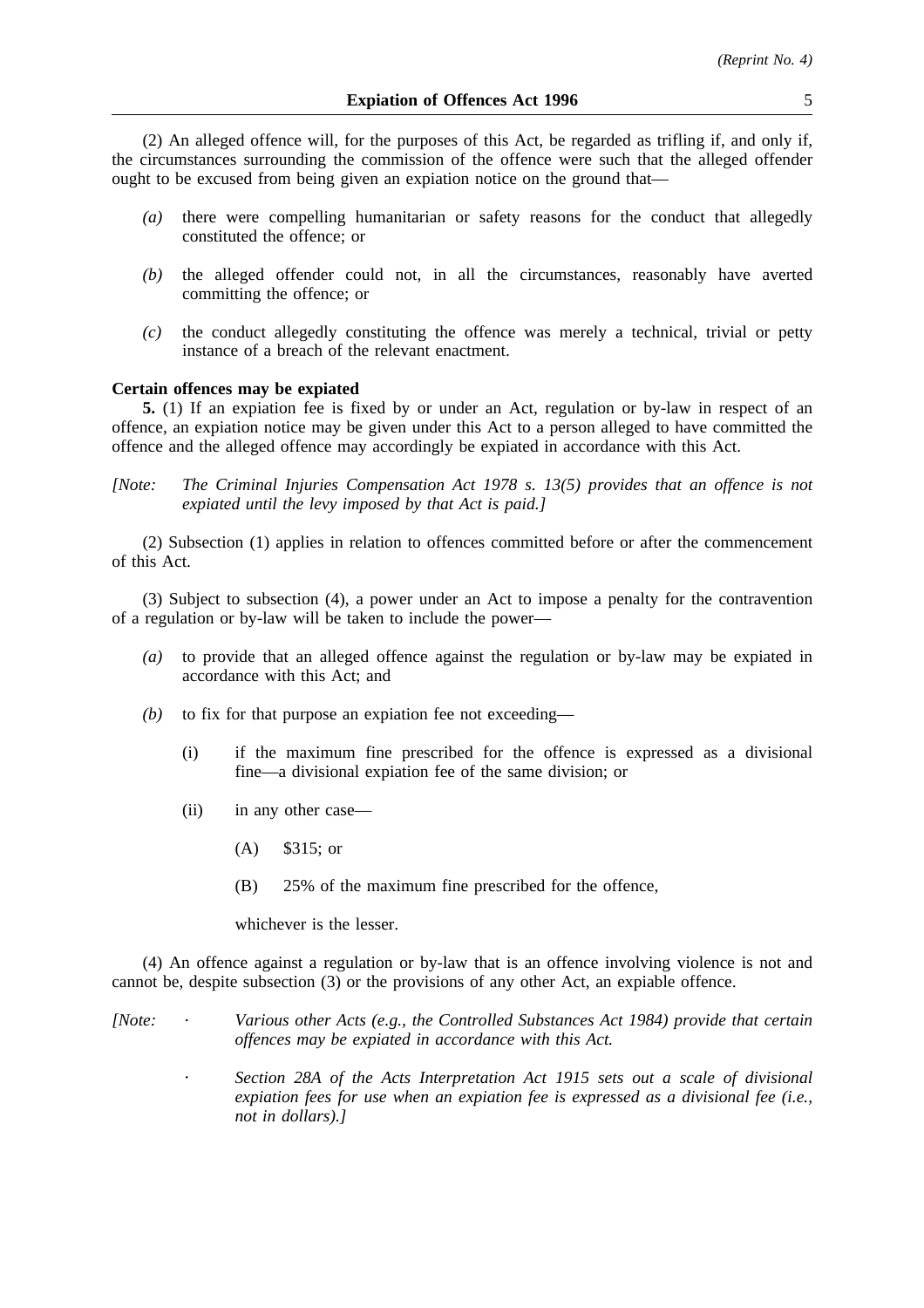## **Expiation notices**

**6.** (1) An expiation notice—

- *(a)* may relate to up to 3 alleged offences arising out of the same incident (i.e., if they are committed contemporaneously, or in succession, one following immediately upon another); and
- *(b)* must be in the prescribed form; and
- *(c)* must specify that the expiation fee is to be paid within 28 days from (and including) the date of the notice; and
- *(d)* must specify to whom the expiation fee is payable; and
- *(e)* cannot be given after the expiry of the period of 6 months from the date on which the offence was, or offences were, alleged to have been committed; and
- *(f)* cannot be given to a person if a prosecution has been commenced against the person for the alleged offence or offences; and
- *(g)* cannot (except where some other Act provides otherwise) be given to a child; and
- *(h)* cannot, if the regulations or some other Act so provides in relation to a particular offence, be given to a person under the age of 18 years; and
- *(ha)* should not be issued in respect of a trifling offence; and
- *(i)* if a vehicle is involved in the commission of the alleged offence or offences and is found unattended—may be addressed to the owner or driver of the vehicle without naming or otherwise identifying him or her; and
- *(j)* may be given—
	- (i) personally or by service on an employee or agent of the alleged offender; or
	- (ii) by post addressed to the alleged offender's last known place of business or residence; or
	- (iii) if a vehicle is involved in the commission of the alleged offence or offences and is found unattended—by affixing or placing the notice on that vehicle; and
- *(k)* must be accompanied by a notice in the prescribed form by which the alleged offender may elect to be prosecuted for the offence or any of the offences to which the expiation notice relates.
- *[Note: Certain other Acts (e.g., the Local Government Act 1934 s. 789D and the Road Traffic Act 1961 s. 174A) require that an expiation notice given to the registered owner of a motor vehicle must be accompanied by a notice relating to the question of whether the owner was the driver at the time of the alleged offence.]*

(2) If an expiation notice is served on an employee or agent of the alleged offender, the employee or agent must, as soon as is reasonably practicable after receiving the notice, give the notice to his or her employer or principal.

Maximum penalty: \$50.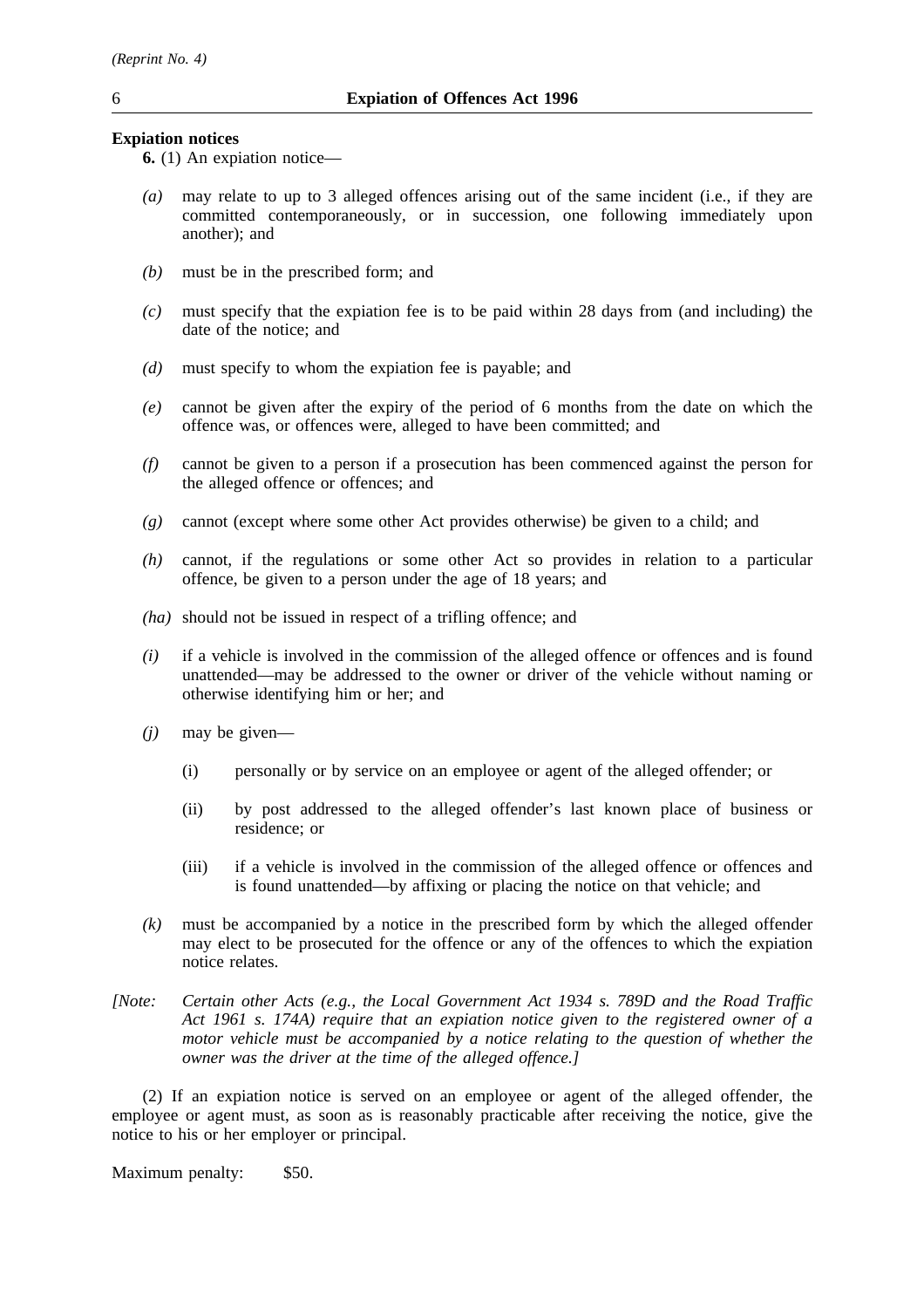- (3) An expiation notice may only be given by—
- *(a)* a member of the police force; or
- *(b)* a person who is authorised in writing by—
	- (i) the Minister responsible for the administration of the Act against which the offence is alleged to have been committed; or
	- (ii) the statutory authority or council responsible for the enforcement of the provision against which the offence is alleged to have been committed,

to give expiation notices for the alleged offence; or

*(c)* a person who is authorised to give expiation notices for the alleged offence by or under the Act against which the offence is alleged to have been committed.

(4) If an officer or employee of a council is authorised by or under an Act to exercise powers as an inspector (or other authorised person) for the purposes of the enforcement of a provision of that Act, the officer or employee—

- *(a)* is authorised to give an expiation notice for an alleged offence against that provision; and
- *(b)* in giving such a notice, will be taken to be doing so on behalf of the council.

(5) If an expiation notice is given to an alleged offender, no further expiation notice can be given to that person in respect of any other alleged expiable offence arising out of the same incident, except in the following circumstances:

if the expiation notice already given to the alleged offender relates to an offence, or offences, against the *Road Traffic Act 1961* or the *Motor Vehicles Act 1959*, a further expiation notice may be given to him or her in respect of an alleged offence against section 74, 75A, 81, 81A or 81AB of the *Motor Vehicles Act 1959*.

## **Payment by card**

**7.** Any amount payable under an expiation notice may be paid by using a credit card, charge card or debit card, if facilities for their use are available at the place at which the payment is to be made.

#### **Alleged offender may elect to be prosecuted**

**8.** (1) An alleged offender may, by notice in the prescribed form given personally or by post to the issuing authority, elect to be prosecuted for the offence or any of the offences to which the expiation notice relates.

- (2) An election to be prosecuted for an offence cannot be made after—
- *(a)* if the alleged offender is granted an order for relief under section 9—the granting of the order;
- *(b)* in any other case—the making of an enforcement order under section 13 in respect of the offence.

(3) If an election is made under this section, the expiation notice will be taken to have been withdrawn in respect of the offence to which the election relates.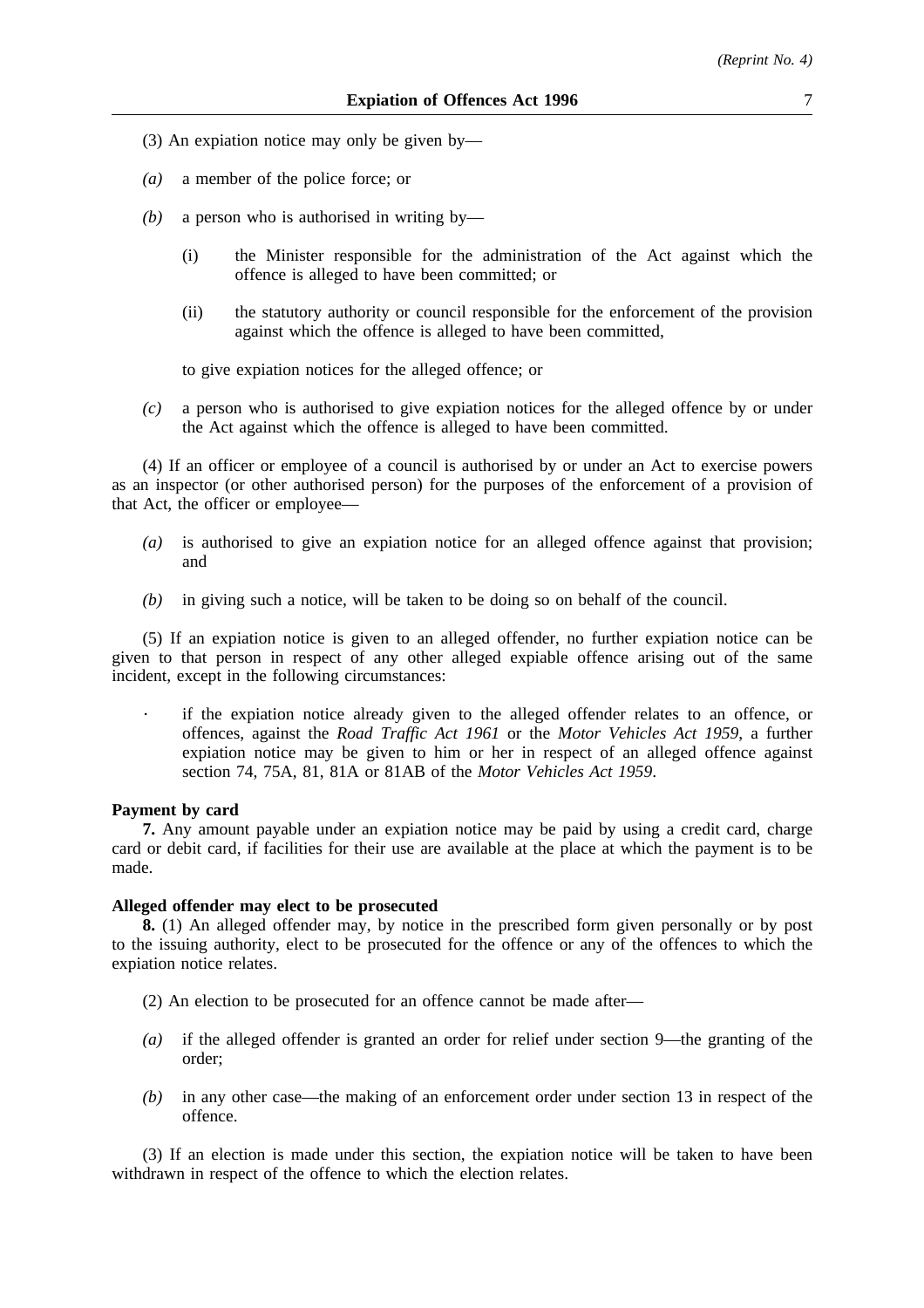#### **Review of notices on ground that offence is trifling**

**8A.** (1) A person who has been given an expiation notice issued after the commencement of this section may apply to the issuing authority for a review of the notice on the ground that an offence to which the notice relates is trifling.

(2) The issuing authority is not obliged to conduct an inquiry on the application but may require the applicant to provide further information.

(3) An issuing authority may require information contained in, or supporting, an application for review to be verified by statutory declaration.

(4) An application made under this section must be determined by the issuing authority before it can issue a certificate for an enforcement order in respect of the offence to which the application relates.

(5) If the issuing authority is satisfied that the offence is trifling, the authority must, by notice in writing given personally or by post to the alleged offender, withdraw the notice in respect of that offence.

(6) However, an expiation notice cannot be withdrawn under this section in respect of an offence if—

- *(a)* any amount due under the notice in respect of that offence has been paid; or
- *(b)* an application for relief has been made under this Act in respect of the notice; or
- *(c)* a certificate for an enforcement order has been issued by the authority in respect of the offence.

(7) If an expiation notice is withdrawn under this section in respect of an offence, no further expiation notice may be issued in respect of that offence.

#### **Options in cases of hardship**

**9.** (1) A person who has been given an expiation notice may apply to a Registrar for relief under this section.

(2) An application under this section must be in the form approved by the Minister and the information it contains must be verified by statutory declaration.

(3) The Registrar is not obliged to conduct an inquiry on the application, but may require the applicant to provide further information or records.

(4) If the Registrar is satisfied that the applicant or his or her dependants would suffer hardship if the expiation fee under the notice were to be paid in full, the Registrar may make an order permitting the applicant—

- *(a)* to pay the fee to the Registrar in instalments; or
- *(b)* an extension of time (not exceeding 6 months) within which to pay the fee.

(5) For the purposes of making an order under this section, the Registrar may aggregate the fees under any number of expiation notices given to the alleged offender, whether by the same issuing authority or not.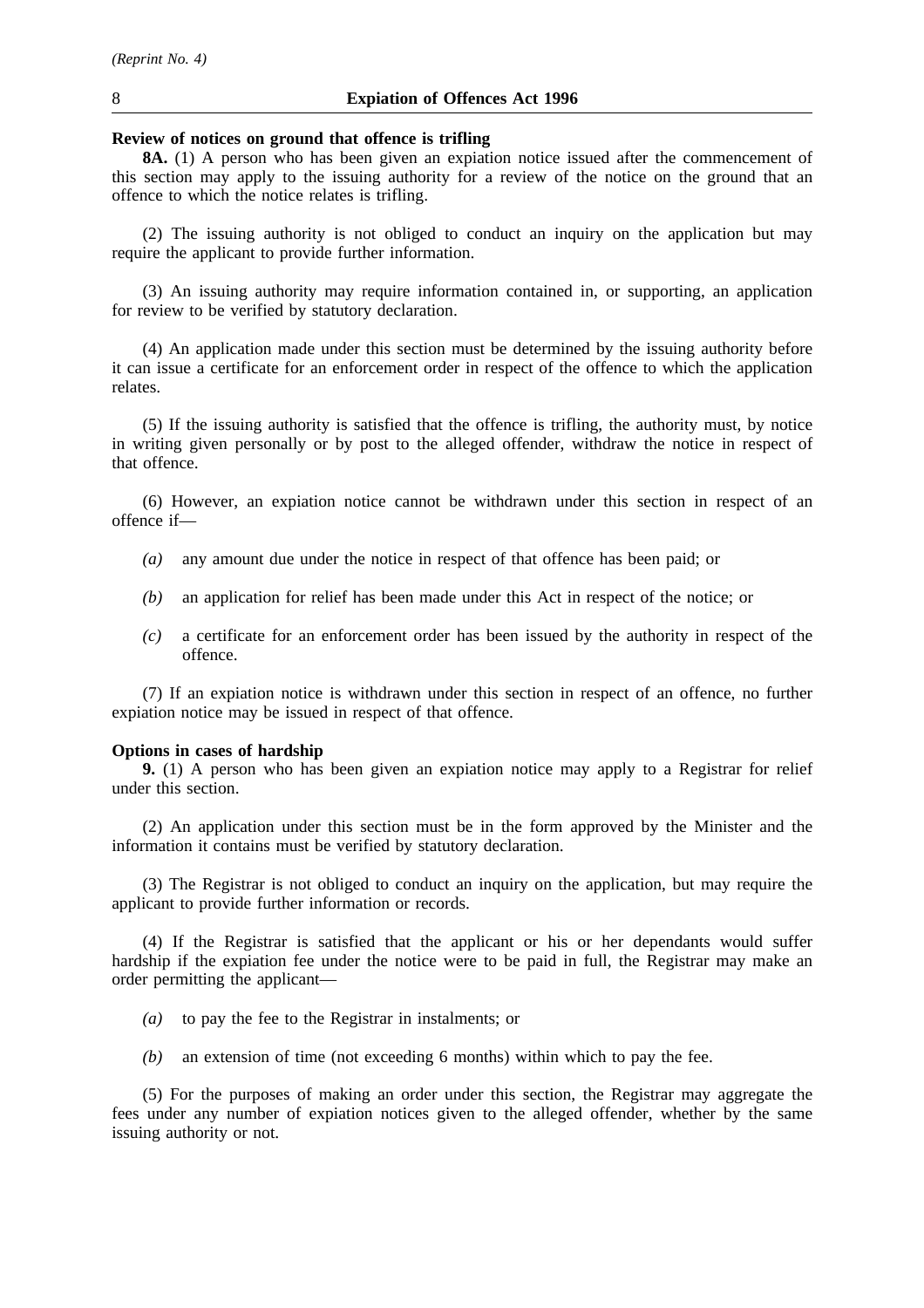(6) The Registrar—

- *(a)* cannot make an order for relief if an enforcement order has been made under this Act in respect of the expiation notice; and
- *(b)* cannot make an order for payment by instalments if the amount of the expiation fee (or the total amount of fees when aggregated) is less than \$50; and
- *(c)* should not grant an extension of time to pay if the alleged offender is, without the offender or his or her dependants suffering hardship, able to pay the due amount in instalments of a reasonable amount.

\*\*\*\*\*\*\*\*\*\*

- (9) The Registrar must, on making a decision on an application for relief—
- *(a)* give the applicant, personally or by post, written notice of the decision; and
- *(b)* if an order for relief is made, give written notice of the order to the relevant issuing authority.
- (10) A decision of a Registrar made on an application for relief is not subject to appeal.

(11) An order under this section remains in force until discharged or cancelled, despite the fact that the time for commencement of a prosecution for the offence or offences to which the order relates has expired.

(12) If a person contravenes or fails to comply with an order under this section, a Registrar may, by notice in writing given personally or by post to that person, cancel the order.

(13) If an order for payment of an amount in instalments is cancelled, the whole of the balance of the amount becomes liable to enforcement action under this Act.

(14) The Registrar must give written notice of the cancellation to the relevant issuing authority.

(15) If a person complies with an order for payment in instalments, or pays to a Registrar at any time the amount then outstanding, the order is discharged and the offence, or offences, to which it related will be taken to be expiated.

*[Note: The Criminal Injuries Compensation Act 1978 s. 13(5) provides that an offence is not expiated until the levy imposed by that Act is paid.]*

\*\*\*\*\*\*\*\*\*\*

(17) A Registrar must give written notice of the discharge of an order under this section to the relevant issuing authority.

\* \* \* \* \* \* \* \* \*

## **Review of cancellation of order for relief**

**10.** (1) A decision of the Registrar to cancel an order for relief is not subject to appeal, but the person the subject of the order may apply to the Court for a review of the decision within 30 days of being given notice of the cancellation.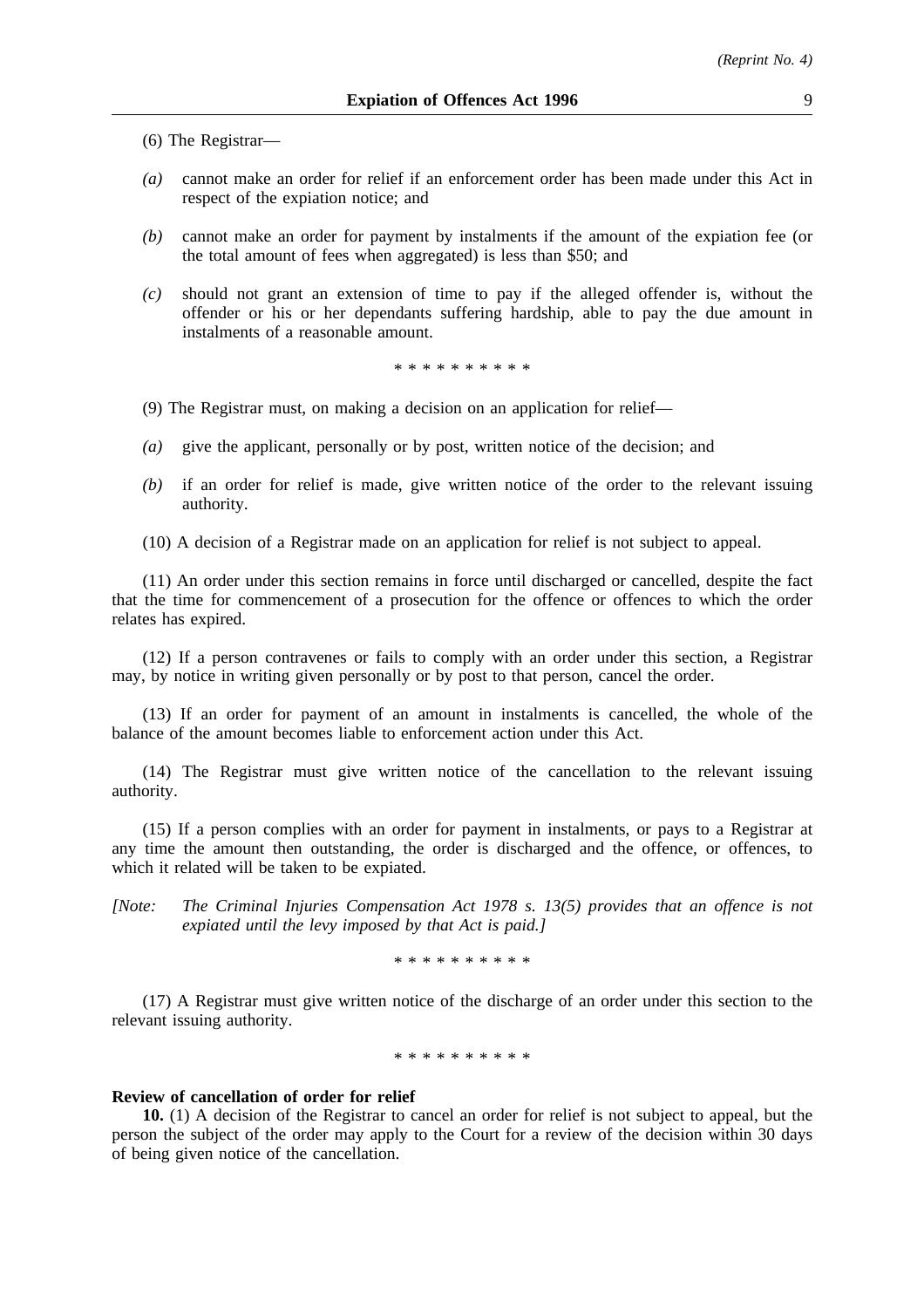(2) The Court may entertain an application made out of time if it thinks that good reason exists for doing so.

(3) The Court is not obliged to conduct an inquiry on the application, but may require the applicant to provide further information or records.

- (4) The Court, after reviewing the decision of the Registrar, may—
- *(a)* confirm the decision;
- *(b)* revoke the decision;
- *(c)* make any ancillary order.
- (5) A decision of the Court made on a review is not subject to appeal.

## **Expiation reminder notices**

**11.** (1) If, by the end of the expiation period, an alleged offender has neither paid the expiation fee nor been granted relief under this Act, the issuing authority must, before it takes any action under this Act to enforce the expiation notice, send an expiation reminder notice, in the prescribed form, to the alleged offender by post.

*[Note: Certain other Acts and regulations (e.g., the Local Government Act 1934 s. 789D and the Road Traffic Act 1961 s. 174A) require that the expiation reminder notice sent to the registered owner of a motor vehicle must be accompanied by a notice relating to the question of whether the owner was the driver at the time of the alleged offence.]*

(2) No enforcement action can be taken under this Act in respect of an expiation notice until 14 clear days have elapsed from the date of the reminder notice.

(3) If a reminder notice is given to an alleged offender, the prescribed reminder notice fee will be added to the unpaid expiation fee and, for the purposes of this Act, forms part of that fee.

- (4) The prescribed reminder notice fee may consist of two components—
- *(a)* one being a prescribed amount payable in every case; and
- *(b)* the other being an amount attributable to costs and expenses of a prescribed class (if any) incurred in relation to the matter.

#### **Late payment**

**12.** The issuing authority may accept late payment of an expiation fee (together with the levy under the *Criminal Injuries Compensation Act 1978*) at any time before an enforcement order is made under this Act.

#### **Enforcement procedures**

**13.** (1) An expiation notice may be enforced against the alleged offender by the issuing authority by sending to the Registrar a certificate that contains the prescribed particulars relating to—

- *(a)* the alleged offender; and
- *(b)* the offence or offences that remain unexpiated; and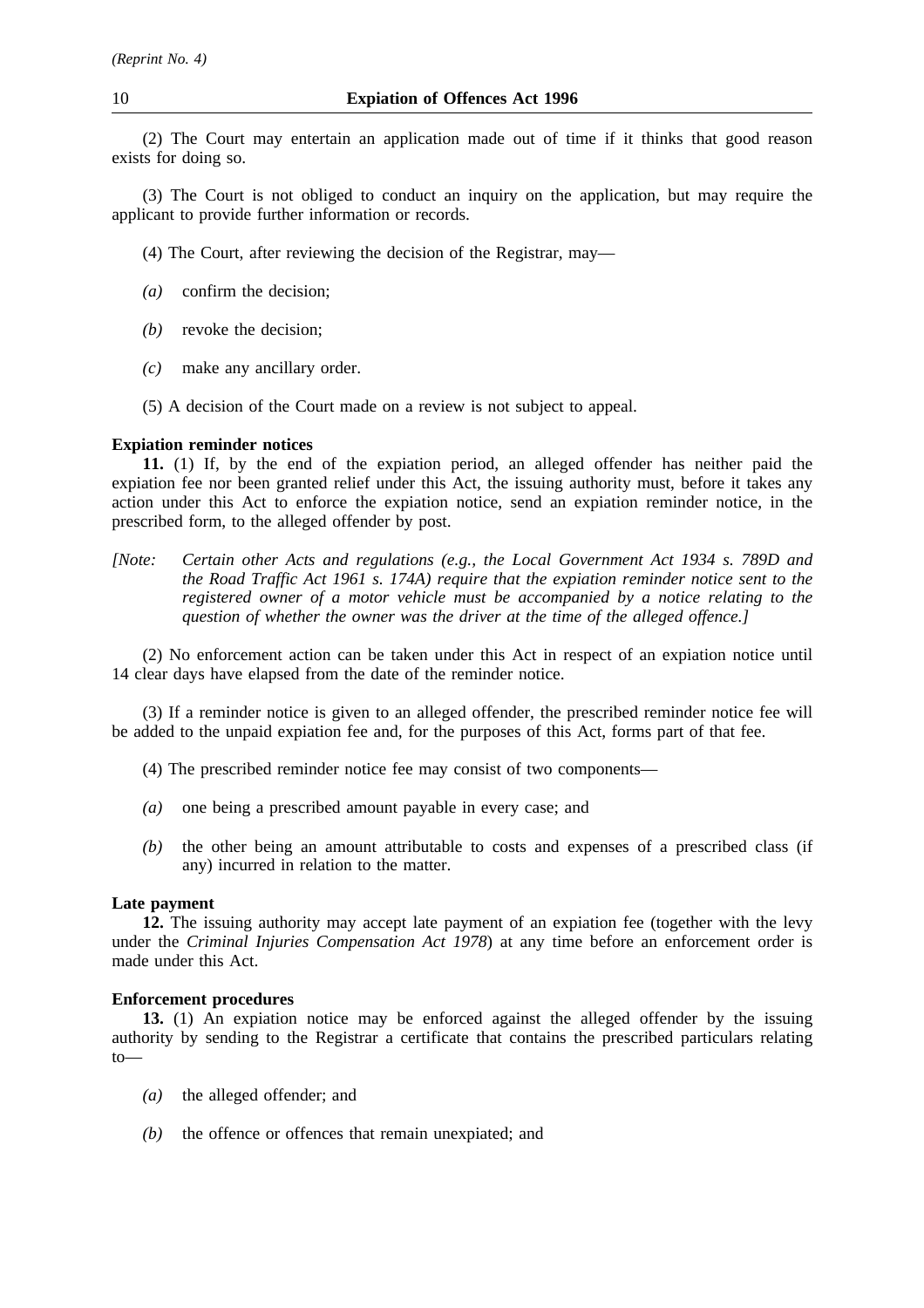- *(c)* the amount payable under the notice; and
- *(d)* compliance by the authority with the requirements of this Act and any other Act.

(2) Subject to subsection (3), a Registrar may make an order against a person for enforcement of an expiation notice if the Registrar—

- *(a)* has received a certificate under subsection (1); or
- *(b)* has cancelled an order for relief.
- (3) The Registrar—
- *(a)* cannot make an order pursuant to subsection (2)*(a)* if the time for commencement of a prosecution against the person for the unexpiated offence or offences has expired; but
- *(b)* may make an order pursuant to subsection (2)*(b)* despite the fact that the time for commencement of a prosecution against the person for the unexpiated offence or offences has expired, provided that the enforcement order is made—
	- (i) within 30 days of the cancellation; or
	- (ii) if an application for review of the cancellation has been lodged—within 30 days of the application being dismissed or withdrawn.

(4) A Registrar is not required to conduct a hearing for the purposes of making an enforcement order.

- (5) The costs of making an enforcement order will be included in the order.
- (6) On an enforcement order being made—
- *(a)* the alleged offender will be taken to have been convicted by the Court on that day of the offence or offences to which the order relates; and
- *(b)* the order will be taken to be an order of the Court imposing a fine of an amount equivalent to the unpaid expiation fee and is enforceable under the *Criminal Law (Sentencing) Act 1988* accordingly; and
- *(c)* the Registrar must cause a copy of the order to be given personally or by post to the alleged offender.

## **Enforcement orders are not subject to appeal but may be reviewed**

**14.** (1) An enforcement order is not subject to appeal, but the person liable under the order may apply to the Court for a review of the order within 30 days of being given notice of the order.

(2) The Court may entertain an application made out of time if it thinks good reason exists for doing so.

- (3) An application can only be made on the ground that—
- *(a)* the expiation notice should not have been given to the applicant in the first instance; or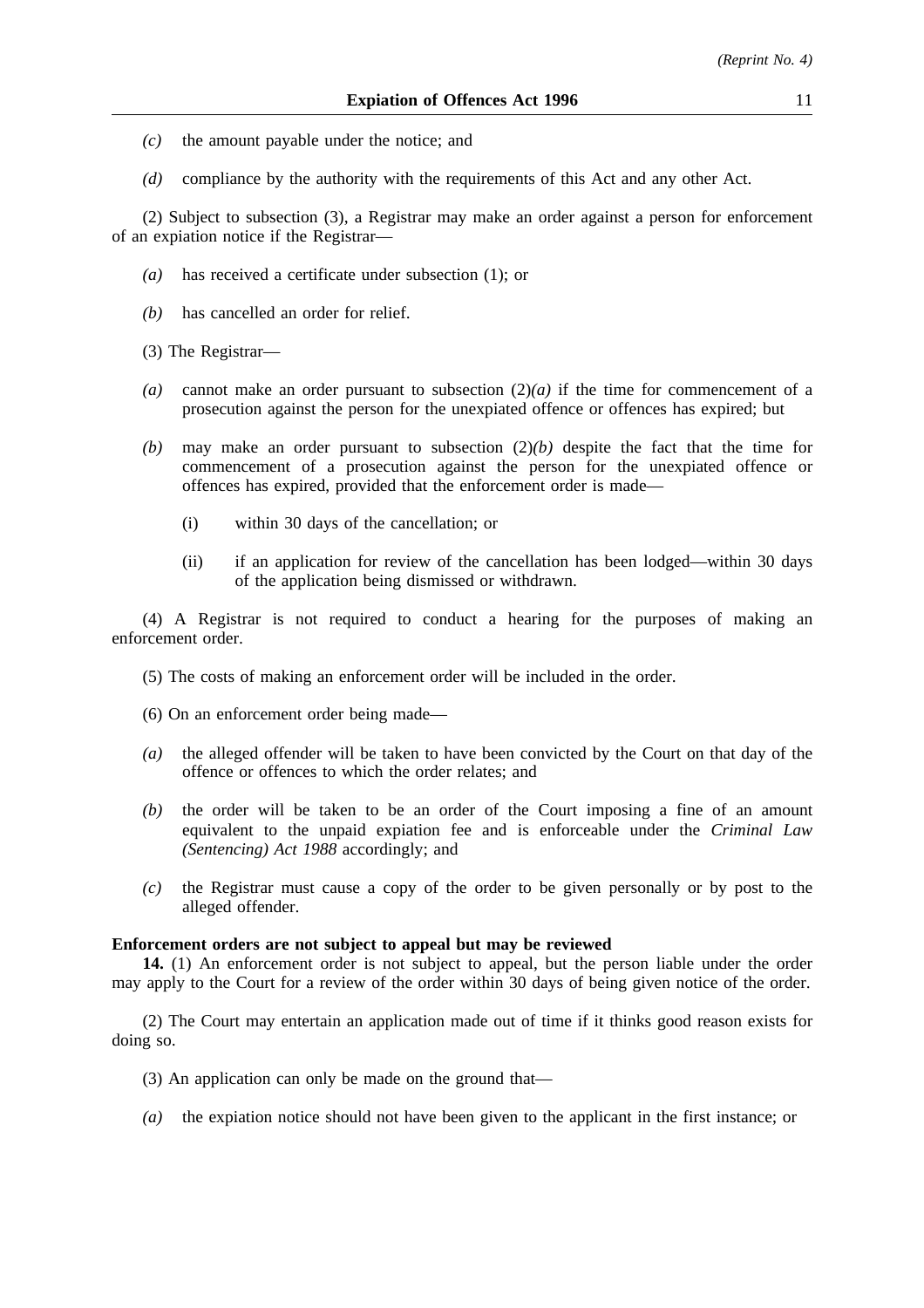- *(b)* the procedural requirements of this Act or any other Act were not complied with; or
- *(c)* the applicant failed to receive a notice required by this Act or any other Act; or
- *(ca)* the issuing authority failed to receive—
	- (i) a notice sent to the authority by the applicant electing to be prosecuted for the offence; or
	- (ii) a statutory declaration or other document sent to the authority by the applicant in accordance with a notice required by law to accompany the expiation notice or expiation reminder notice; or
- *(d)* the applicant has expiated the offence, or offences, under the notice; or
- *(e)* the amount shown as due under the order has not taken into account the payment of an instalment.
- (4) The Court, after conducting a review of an enforcement order, may—
- *(a)* confirm the order;
- *(b)* vary or revoke the order;
- *(c)* make any ancillary order.

(5) If the Court revokes an enforcement order, any subsequent order made under Division 3 of Part 9 of the *Criminal Law (Sentencing) Act 1988* will be taken to have been revoked.

(5a) Despite any other provision of this Act, if the Court revokes an enforcement order on a ground referred to in subsection  $(3)(b)$ ,  $(c)$  or  $(ca)$ , the following provisions apply:

- *(a)* if the period of 1 year from the date of commission of the alleged offence, or offences, has not expired, the applicant will be taken to have been given an expiation notice by the issuing authority in respect of the alleged offence, or offences, for the first time on the day on which the order was revoked; and
- *(b)* the expiation notice will also be taken to have been issued on that day; and
- *(c)* the time within which a prosecution can be commenced for the alleged offence, or offences, will (for the purposes of this Act or any other Act) accordingly be taken to run from that day despite the fact that it may have already otherwise expired.

(6) A decision of the Court made on a review of an enforcement order is not subject to appeal by the person liable under the order (but nothing in this section affects the person's right of appeal against the conviction of the offence or offences to which the order relates).

# **Effect of expiation**

**15.** (1) Subject to this Act, if the offence, or offences, to which an expiation notice relates are expiated in accordance with this Act, the alleged offender is not liable to prosecution for that offence or those offences or any other expiable offence arising out of the same incident.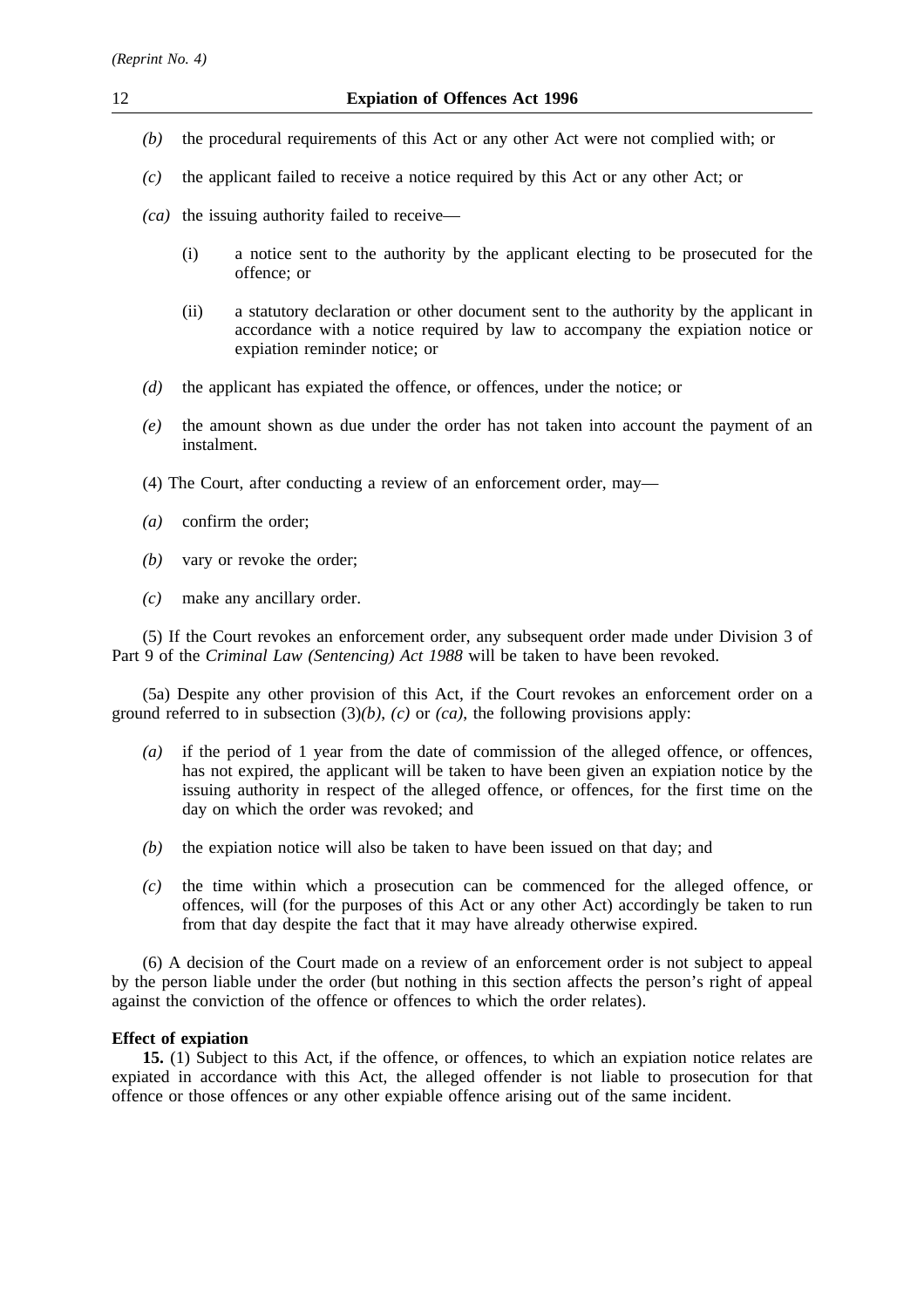(2) Subject to this Act, if an expiation notice is given in respect of an offence, or offences, arising out of the use of a motor vehicle and that offence, or those offences, are expiated in accordance with this Act, no person is liable to prosecution for that offence, or those offences, or any other expiable offence arising out of the same incident except for an offence that is the subject of another expiation notice.

| [Note: | The Criminal Injuries Compensation Act 1978 s. 13(5) provides that an offence is |
|--------|----------------------------------------------------------------------------------|
|        | not expiated until the levy imposed by that Act is paid.                         |

- *Section 6(5) of this Act provides for the giving of further expiation notices for offences arising out of the same incident in certain circumstances.]*
- $(3)$  If—
- *(a)* an expiation notice relates to more than one offence; and
- *(b)* the alleged offender expiates one or more of those offences but not all of them,

the alleged offender is liable to prosecution for any offence that is not expiated.

- (4) The expiation of an offence under this Act (or an application for relief under this Act)—
- *(a)* does not constitute an admission of guilt or of any civil liability; and
- *(b)* will not be regarded as evidence tending to establish guilt or any civil liability; and
- *(c)* cannot be referred to in any report furnished to a court for the purposes of determining sentence for any offence.

(5) However, if anything seized under an Act in connection with the alleged offence would be liable to forfeiture in the event of a conviction, that thing is, on expiation of the alleged offence under this Act, forfeited to the Crown.

#### **Withdrawal of expiation notices**

**16.** (1) The issuing authority may withdraw an expiation notice with respect to all or any of the alleged offences to which the notice relates if—

- *(a)* the authority is of the opinion that the notice should not have been given with respect to the offence, or offences; or
- *(b)* the authority decides that the alleged offender should be prosecuted for the offence, or offences.

(2) An expiation notice may be withdrawn under subsection (1) despite payment of an expiation fee or an instalment, but in that event the amount paid must be refunded.

(3) However, an expiation notice cannot be withdrawn for the purposes of prosecuting the alleged offender for an offence if—

*(a)* an enforcement order has been made under this Act in respect of the offence; or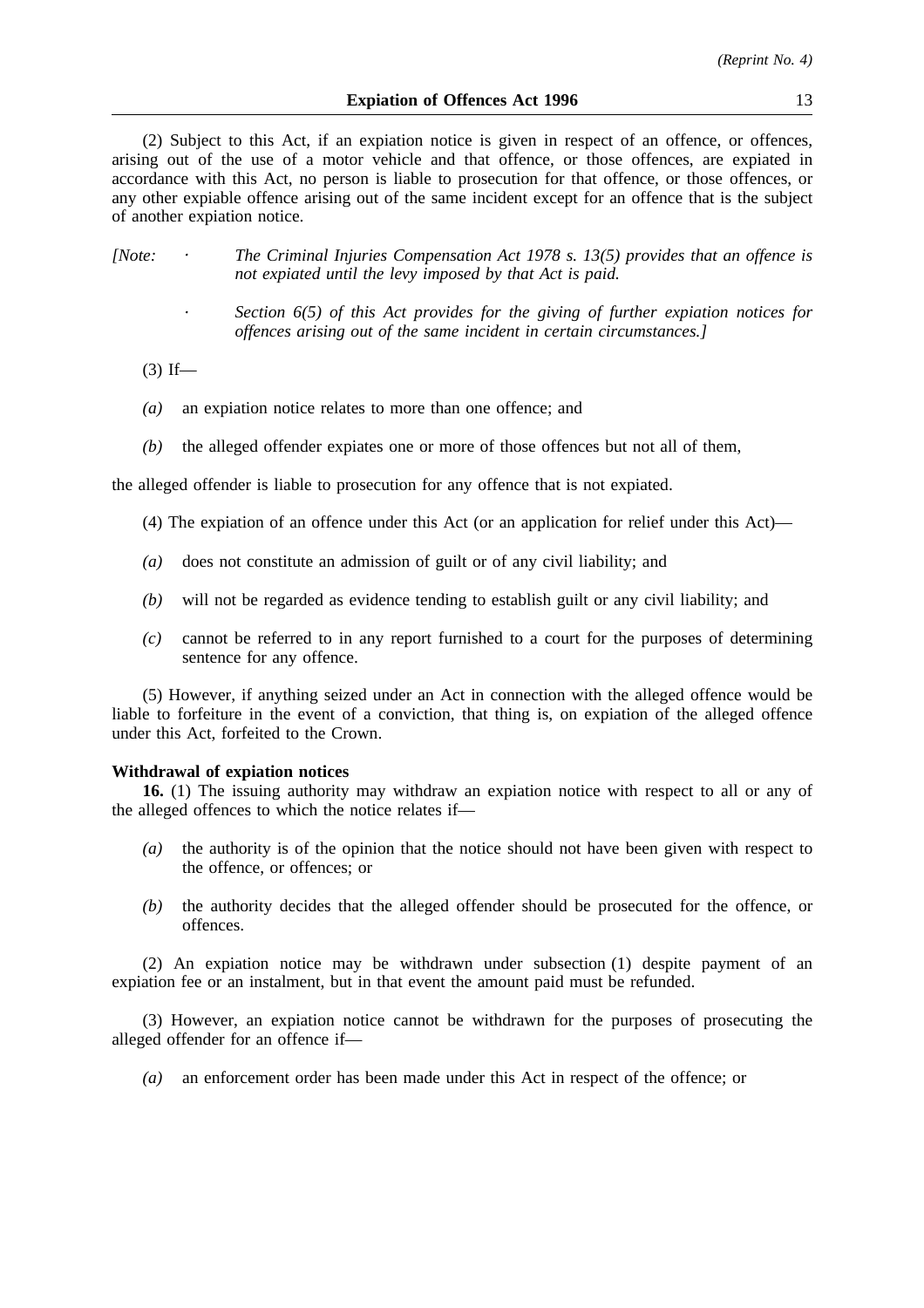- $(b)$ 
	- (i) in the case of a notice issued before the commencement of Part 6 of the *Statutes Amendment (Fine Enforcement) Act 1998*—the period of 90 days from the date of the notice has expired;
	- (ii) in the case of a notice issued after that commencement—the period of 60 days from the date of the notice has expired.

\*\*\*\*\*\*\*\*\*\*

(5) If an expiation notice is withdrawn under subsection (1), a prosecution for an offence to which the notice related may be commenced, but the fact that the defendant paid an expiation fee or an instalment or applied for relief under this Act is not admissible in those proceedings as evidence against the defendant.

(6) Subject to subsection (7), the issuing authority must withdraw an expiation notice if it becomes apparent that the alleged offender did not receive the notice until after the expiation period, or has never received it, as a result of error on the part of the authority or failure of the postal system.

(7) An expiation notice cannot be withdrawn under subsection (6) if the alleged offender has paid the expiation fee or any instalment or other amount due under the notice.

- (8) If an expiation notice is withdrawn under subsection (6)—
- *(a)* the issuing authority must, if a certificate has been sent to the Court under section 13 for enforcement of the notice, inform the Court of the withdrawal of the notice; and
- *(b)* any enforcement order made under this Act in respect of the notice and all subsequent orders made under Division 3 of Part 9 of the *Criminal Law (Sentencing) Act 1988* will be taken to have been revoked; and
- *(c)* the issuing authority may, if the period of 1 year from the date of commission of the alleged offence, or offences, to which the notice related has not expired, give a fresh expiation notice to the alleged offender; and
- *(d)* the issuing authority cannot prosecute the alleged offender for an alleged offence to which the withdrawn notice related unless the alleged offender has been given a fresh expiation notice and allowed the opportunity to expiate the offence; and
- *(e)* the time within which a prosecution can be commenced for an alleged offence to which the fresh expiation notice relates will (for the purposes of this Act or any other Act) be taken to run from the day on which the alleged offender is given that notice, despite the fact that the time for commencement of the prosecution may have already otherwise expired.

(9) The withdrawal of an expiation notice under this section is effected by giving written notice of the withdrawal, personally or by post, to the person to whom the expiation notice was given.

## **Application of payments**

**17.** (1) Unless a contrary intention is indicated in a particular Act and subject to subsection (2), money received by way of expiation fees will be paid into the Consolidated Account.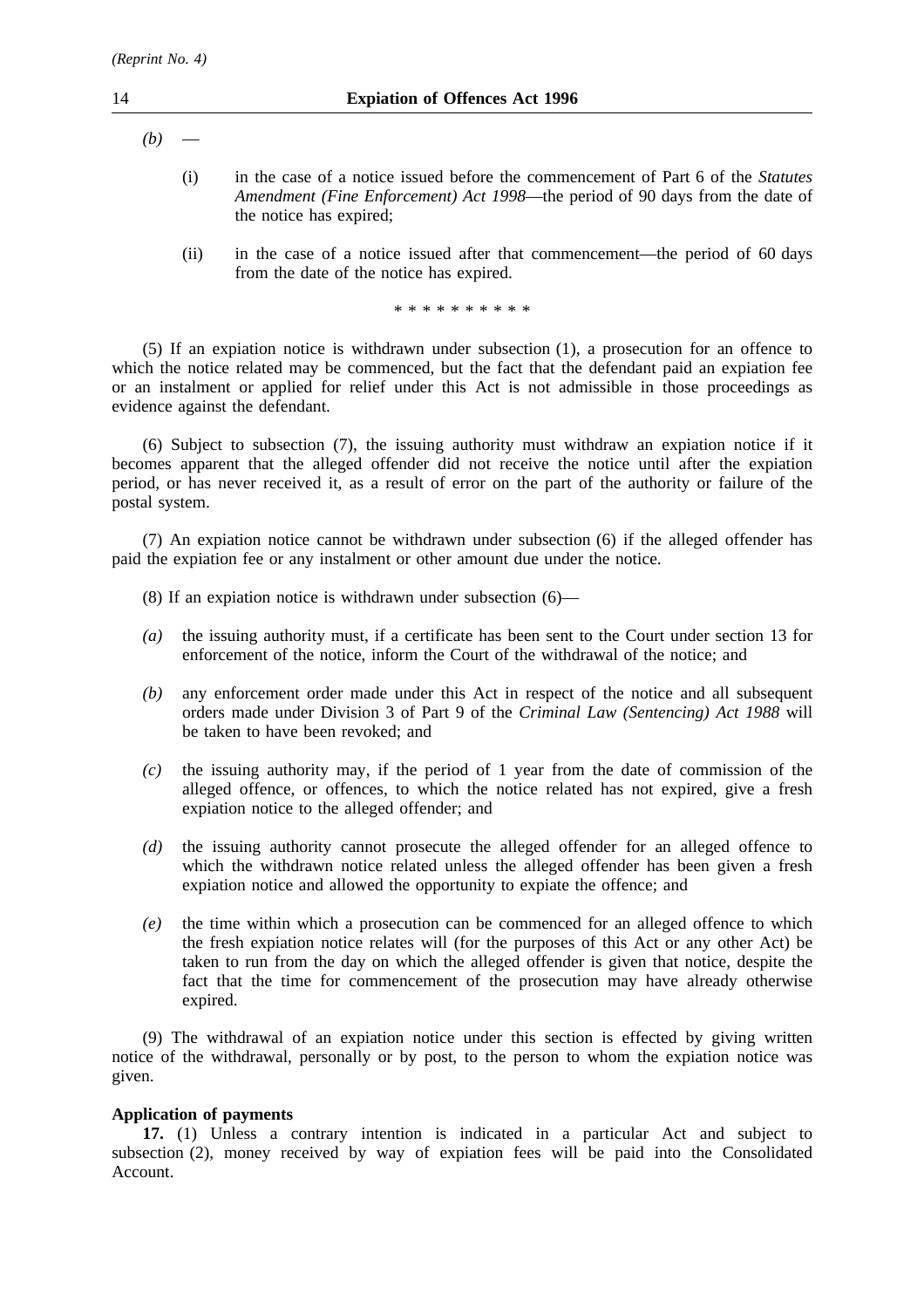(2) Subject to subsection (3), a statutory authority or council is entitled to any expiation fee paid under this Act pursuant to an expiation notice, or recovered on enforcement of an expiation notice, that was issued by or on behalf of the authority or council.

(3) If an expiation notice is issued by or on behalf of a statutory authority or council as a result of the reporting of an offence by a member of the police force or other officer of the Crown, half of the amount of any expiation fee paid pursuant to the notice or recovered on enforcement of the notice must be paid into the Consolidated Account.

### **Giving of certain notices and certificates**

**18.** Where a written notice is to be given under this Act by a Registrar to an issuing authority, or an enforcement certificate is to be sent by an issuing authority to a Registrar, the notice or certificate may be given or sent in an electronic form that is acceptable to the recipient, provided that a printed copy of the notice or certificate can be produced if required.

#### **Exercise of Registrar's powers**

**18A.** (1) The Manager, Penalty Management may direct that powers vested in a Registrar under this Act are exercisable by a person who is an authorised officer under the *Criminal Law (Sentencing) Act 1988*.

- (2) A direction under this section—
- *(a)* must be by instrument in writing; and
- *(b)* may be absolute or conditional; and
- *(c)* does not derogate from the power of a Registrar to act in any matter; and
- *(d)* is revocable at will by the Manager.

#### **Certain decisions not reviewable by a court**

**18B.** Without derogating from section 14, a decision as to whether an alleged offence is trifling made by—

- *(a)* a person issuing an expiation notice; or
- *(b)* an issuing authority on an application for review of an expiation notice,

is final and not subject to any form of review.

#### **Non-derogation**

**19.** This Act does not derogate from the provisions of any other Act that relate to the expiation of offences.

## **Regulations**

**20.** The Governor may make such regulations as are contemplated by this Act, or as are necessary or expedient for the purposes of this Act.